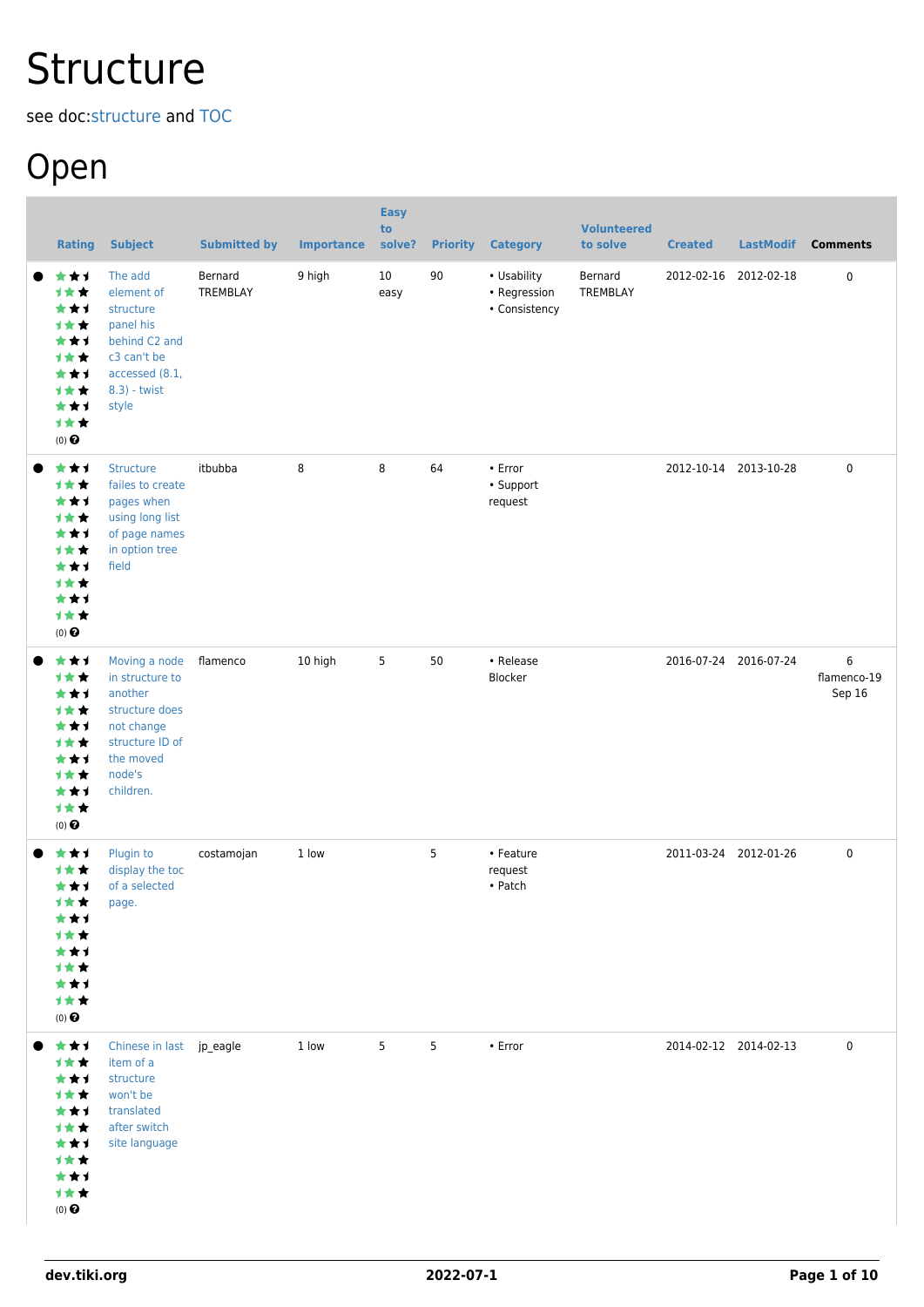| <b>Rating</b>                                                                          | <b>Subject</b>                                                                                                         | <b>Submitted by</b>               | <b>Importance</b> | <b>Easy</b><br>to<br>solve? |    | <b>Priority Category</b>            | <b>Volunteered</b><br>to solve | <b>Created</b>        | LastModif             | <b>Comments</b>                           |
|----------------------------------------------------------------------------------------|------------------------------------------------------------------------------------------------------------------------|-----------------------------------|-------------------|-----------------------------|----|-------------------------------------|--------------------------------|-----------------------|-----------------------|-------------------------------------------|
| ***<br>计女女<br>***<br>1★★<br>***<br>1★★<br>***<br>1★★<br>***<br>***<br>$(0)$ $\bigodot$ | Namespace<br>seperator<br>brakes in wiki<br>structures                                                                 | Torsten<br>Fabricius              | 1 low             |                             | 5  | • Regression<br>$\cdot$ Bug         |                                | 2018-12-03 2018-12-03 |                       | $\pmb{0}$                                 |
| ***<br>计女女<br>***<br>***<br>***<br>1★★<br>***<br>1★★<br>***<br>计女女<br>$(0)$ $\odot$    | Missing 'save'<br>button when<br>editing a<br>structure                                                                | Wiebe                             | $\overline{7}$    | $\overline{7}$              | 49 | $\cdot$ Bug<br>• Upgrade<br>Blocker |                                |                       | 2019-09-19 2019-09-24 | $\overline{2}$<br>benoit.roy-27<br>Sep 19 |
| ***<br>1★★<br>***<br>1★★<br>***<br>***<br>***<br>计女女<br>***<br>计女女<br>$(0)$ $\bigodot$ | maketoc<br>generates<br>"super Table<br>of Contents"<br>with too many<br>headings in<br>Multiprint                     |                                   | 9                 |                             | 45 | $\cdot$ Bug                         |                                |                       | 2009-11-16 2020-08-27 | 13<br>david@ndu-24<br>Mar 21              |
| ***<br>1★★<br>***<br>计女女<br>***<br>计女女<br>***<br>计女女<br>***<br>1★★<br>$(0)$ $\bigodot$ | <b>Translation</b><br>Drop Down not<br>Available in<br>Wiki<br><b>Structures and</b><br>other<br>language<br>anomalies | rodrigososa                       | 9 high            |                             | 45 | $\cdot$ Error<br>• Usability        |                                | 2010-12-01 2010-12-01 |                       | $\pmb{0}$                                 |
| 大女子<br>计女女<br>***<br>计女女<br>***<br>1★★<br>***<br>1★★<br>***<br>1★★<br>$(0)$ $\bigodot$ | Unable to<br>create a new<br>page within a<br>strcture (or as<br>a child)                                              | Rick Sapir / Tiki<br>for Smarties | 9 high            |                             | 45 | $\cdot$ Error<br>• Regression       |                                | 2011-02-01 2011-02-01 |                       | $\mathbf{1}$<br>hanbav-23 Feb<br>11       |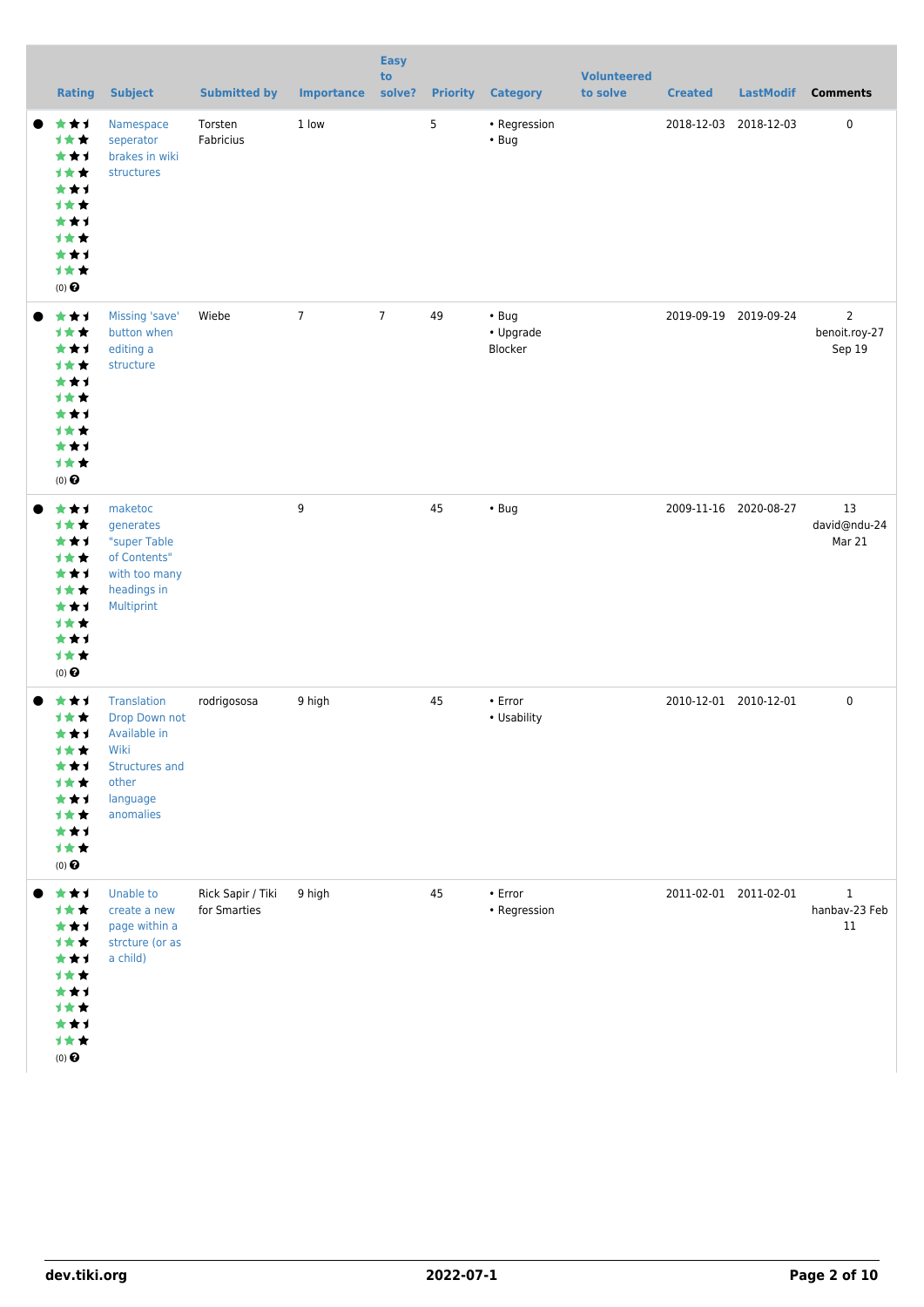|                  | <b>Rating</b>                                                                           | <b>Subject</b>                                                                                                                                          | <b>Submitted by</b>  | <b>Importance</b> | <b>Easy</b><br>to<br>solve? | <b>Priority</b> | <b>Category</b>                                                                                          | <b>Volunteered</b><br>to solve | <b>Created</b>        | <b>LastModif</b>      | <b>Comments</b>                           |
|------------------|-----------------------------------------------------------------------------------------|---------------------------------------------------------------------------------------------------------------------------------------------------------|----------------------|-------------------|-----------------------------|-----------------|----------------------------------------------------------------------------------------------------------|--------------------------------|-----------------------|-----------------------|-------------------------------------------|
| $(0)$ $\Theta$   | ***<br>1★★<br>***<br><b>1**</b><br>***<br><b>1**</b><br>***<br>***<br>***<br>计女女        | User must<br>have global<br>permission<br>tiki_p_edit for<br>adding a new<br>page in<br>categorized<br>structure also<br>he has it in the<br>categorie. |                      | 9 high            |                             | 45              | • Conflict of<br>two features<br>(each works<br>well<br>independently)                                   |                                |                       | 2011-09-29 2011-09-29 | $\pmb{0}$                                 |
| $(0)$ $\odot$    | ***<br>才女女<br>***<br>才女女<br>***<br>才女女<br>***<br>才女女<br>***<br>才女女                      | Can't delete<br>an item from a<br><b>Structure</b><br>directly after<br>adding it                                                                       | Pascal St-Jean       | 5                 | 9                           | 45              | • Error<br>• Regression                                                                                  |                                |                       | 2013-08-05 2013-08-14 | $\mathbf{1}$<br>pascalstjean-08<br>Aug 13 |
| $(0)$ $\odot$    | ***<br>1★★<br>***<br><b>1**</b><br>***<br><b>1**</b><br>***<br><b>1**</b><br>***<br>才女女 | structures and<br>printing<br>improvements<br>for doc.tw.o<br>and any<br>documentation<br>project based<br>on Tiki                                      | Xavier de Pedro      | 8                 |                             | 40              | • Feature<br>request<br>$\bullet$<br>Documentation<br>(or Advocacy)<br>• Dogfood on a<br>*.tiki.org site |                                |                       | 2007-07-02 2017-10-06 | $\mathbf{1}$<br>xavi-13 Dec 08            |
| $(0)$ $\bigodot$ | ***<br><b>1**</b><br>***<br>计女女<br>***<br>计女女<br>***<br><b>1**</b><br>***<br>1★★        | <b>Tikiwiki Book</b>                                                                                                                                    | Carsten<br>Aevermann | 8                 |                             | 40              | • Feature<br>request<br>• Dogfood on a<br>*.tiki.org site                                                |                                | 2010-07-20 2010-07-20 |                       | $\pmb{0}$                                 |
| $(0)$ $\odot$    | ***<br>1★★<br>***<br>才女女<br>***<br>计女女<br>***<br>才女女<br>***<br>1★★                      | XML ZIP export Geoff Brickell<br>of a Structure                                                                                                         |                      | 8                 | 5                           | 40              | • Consistency                                                                                            |                                | 2013-08-23 2013-11-06 |                       | 3<br>eromneg-26<br>Aug 13                 |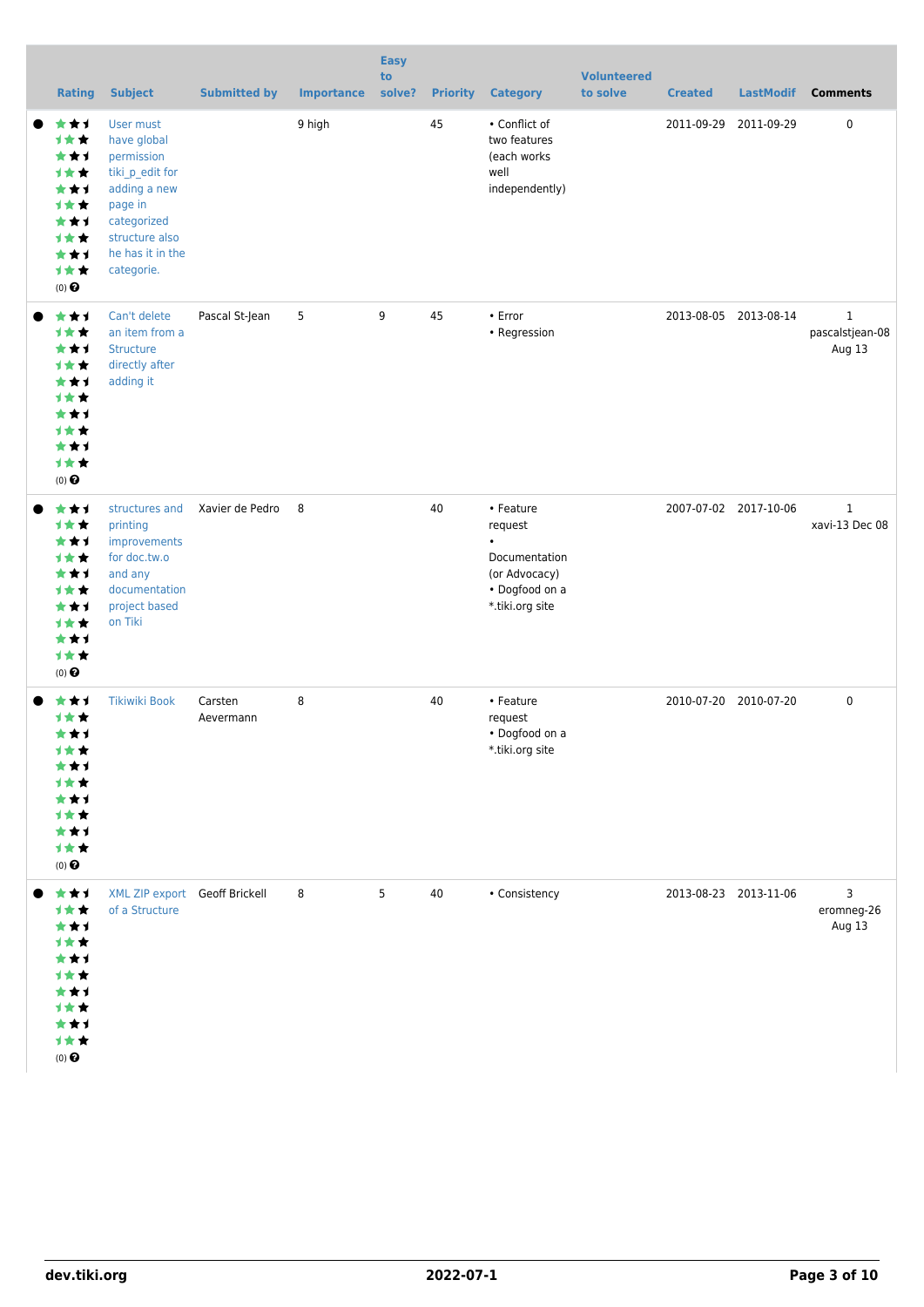|                      | <b>Rating</b>                                                             | <b>Subject</b>                                                                                                                                 | <b>Submitted by</b>    | <b>Importance solve?</b> | <b>Easy</b><br>to |    | <b>Priority Category</b>                                          | <b>Volunteered</b><br>to solve | <b>Created</b>        | <b>LastModif</b>      | <b>Comments</b>                         |
|----------------------|---------------------------------------------------------------------------|------------------------------------------------------------------------------------------------------------------------------------------------|------------------------|--------------------------|-------------------|----|-------------------------------------------------------------------|--------------------------------|-----------------------|-----------------------|-----------------------------------------|
| (0) $\pmb{\Theta}$   | ***<br>计女女<br>***<br>1★★<br>***<br>计女女<br>***<br>计女女<br>***<br>计女女        | doc.t.o 12.x:<br>print structure<br>stops after a<br>few pages only<br>& tabs do not<br>work (notabs<br>should be<br>automagically<br>implied) | Xavier de Pedro        | 8                        |                   | 40 | • Usability<br>• Dogfood on a<br>*.tiki.org site<br>• Consistency |                                | 2013-11-13 2013-11-14 |                       | $\pmb{0}$                               |
| (0) $\pmb{\Theta}$   | ***<br>计女女<br>***<br>计女女<br>***<br>1★★<br>***<br>计女女<br>***<br>计女女        | doc.t.o 12.x:<br>Printing a<br>structure to<br>PDF produces<br>a PDF with<br>"Your access<br>to this page<br>has expired"                      | Xavier de Pedro        | $-5$                     | 8                 | 40 | • Error<br>• Usability                                            |                                |                       | 2013-11-13 2013-11-14 | $\mathbf 0$                             |
| $(0)$ $\odot$        | ***<br>计女女<br>***<br>计女女<br>***<br>1★★<br>***<br>计女女<br>***<br>计女女        | <b>Structures</b><br>section at<br>object<br>permissions<br>table not<br>shown                                                                 | Xavier de Pedro        | 8                        | 5                 | 40 | • Regression                                                      |                                |                       | 2016-04-22 2016-09-27 | 10<br>xavi-27 Sep 16                    |
| $(0)$ $\odot$        | ***<br><b>1**</b><br>***<br>计女女<br>***<br>计女女<br>***<br>计女女<br>***<br>计女女 | "Open page as<br>structure"<br>seems to be<br>broken                                                                                           | Gary<br>Cunningham-Lee | 8                        |                   | 40 | • Regression                                                      |                                |                       | 2017-01-16 2017-01-16 | $\overline{2}$<br>tripspec-09 Feb<br>17 |
| 大大大<br>$(0)$ $\odot$ | 计女女<br>***<br>计女女<br>***<br>计女女<br>***<br>计女女<br>***<br>计女女               | 18.x<br>Structures can<br>create bad<br>pages names                                                                                            | EmmArrBee              | 8                        |                   | 40 | • Error                                                           |                                | 2018-11-28 2018-11-29 |                       | $\mathbf 0$                             |

| 《<br>__     |  |  |  |
|-------------|--|--|--|
| 1 (current) |  |  |  |
|             |  |  |  |
| ــ          |  |  |  |
|             |  |  |  |
| $\gg$       |  |  |  |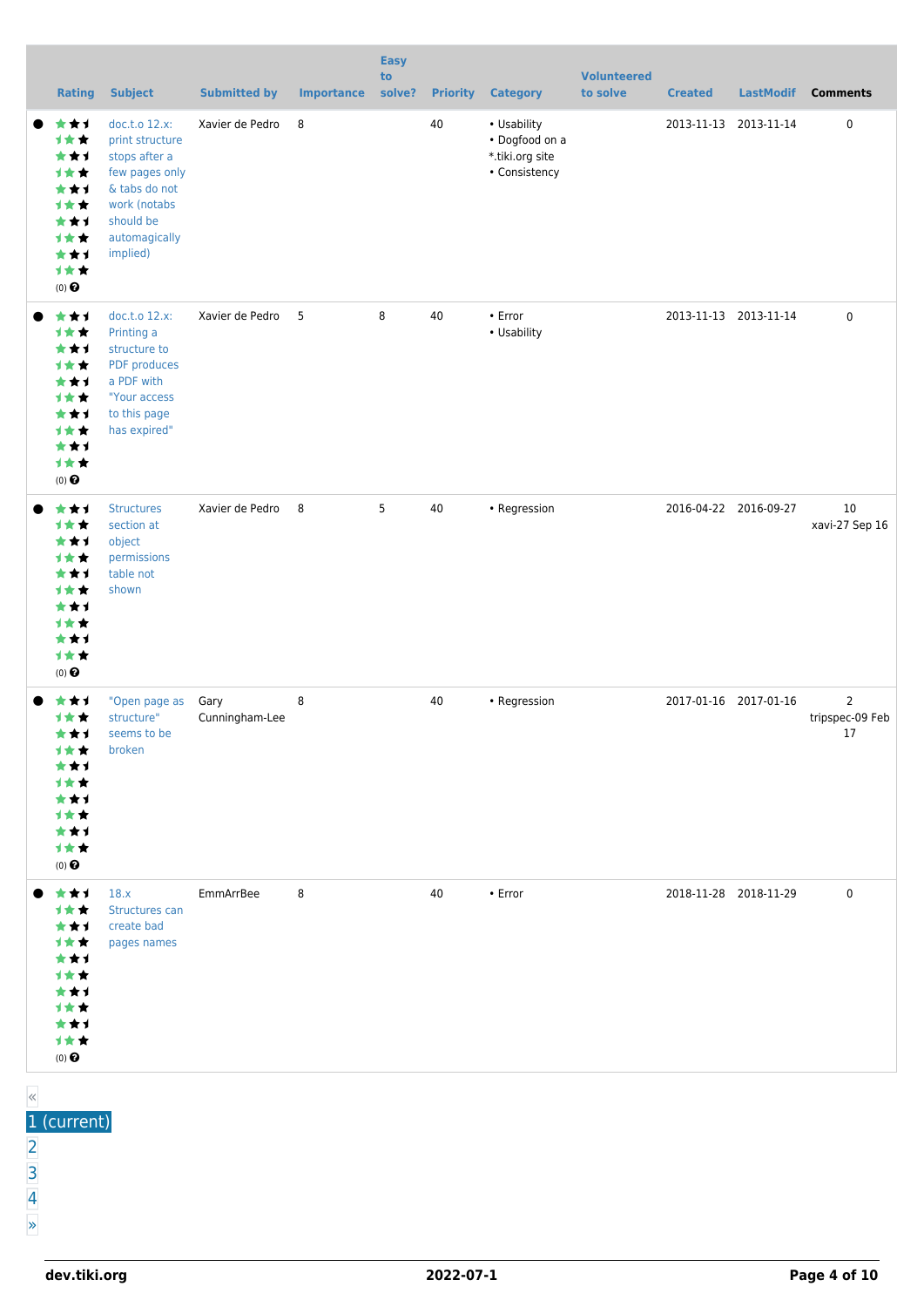## Pending

|           | <b>Rating</b>                                                                                                  | <b>Subject</b>                                                                                | <b>Submitted by</b> | <b>Importance</b> | <b>Easy</b><br>to<br>solve? |    | <b>Priority Category</b> | <b>Volunteered</b><br>to solve | <b>Created</b>        | <b>LastModif</b>      | <b>Comments</b>                       |
|-----------|----------------------------------------------------------------------------------------------------------------|-----------------------------------------------------------------------------------------------|---------------------|-------------------|-----------------------------|----|--------------------------|--------------------------------|-----------------------|-----------------------|---------------------------------------|
| $\bullet$ | ***<br>计女女<br>***<br>计女女<br>***<br>计女女<br>***<br>计女女<br>***<br>计女女<br>$(0)$ $\odot$                            | Wishlist<br>Item for a<br>structure<br>template<br>functionality                              | ancientwizard       |                   |                             | 25 | • Feature<br>request     | ancientwizard                  | 2007-07-25 2007-07-26 |                       | $\mathbf 1$<br>xavidp-15<br>Jan 09    |
| $\bullet$ | ***<br>计女女<br>***<br>计女女<br>***<br>计女女<br>***<br>计女女<br>***<br>计女女<br>$(0)$ $\odot$                            | php option<br>$"$ &bl"<br>does not<br>work with<br>"structure"                                | nuhets              |                   |                             | 25 | • Usability              | nuhets                         | 2008-01-30 2008-02-21 |                       | $\overline{2}$<br>nuhets-21<br>Feb 08 |
| $\bullet$ | ***<br>计女女<br>***<br>计女女<br>***<br>计女女<br>***<br>计女女<br>***<br>计女女<br>$(0)$ $\odot$                            | Inheritance<br>of category<br>when<br>creating a<br>child page<br>in a<br>structure           | przemek7bc          |                   |                             | 25 | • Feature<br>request     |                                | 2008-05-05 2009-01-15 |                       | 0                                     |
|           | $0$ $\star\star\star$<br>计女女<br>★★1<br>计女女<br>***<br>计女女<br>***<br>计女女<br>***<br>计女女<br>$(0)$ $\odot$          | admin user EriclsGood<br>doesn't<br>have<br>permission<br>to edit<br>structures<br>by default |                     | 3                 |                             | 15 | • Usability              |                                |                       | 2008-11-01 2008-11-01 | 0                                     |
|           | $0$ $\star$ $\star$ $1$<br>计女女<br>***<br>计女女<br>***<br>计女女<br>***<br>计女女<br>***<br>计女女<br>$(0)$ $\pmb{\Theta}$ | admin user<br>doesn't<br>have<br>permission<br>to edit<br>structures<br>by default            | EricIsGood          | 6                 |                             | 30 | • Usability              |                                | 2008-11-01 2008-11-01 |                       | 0                                     |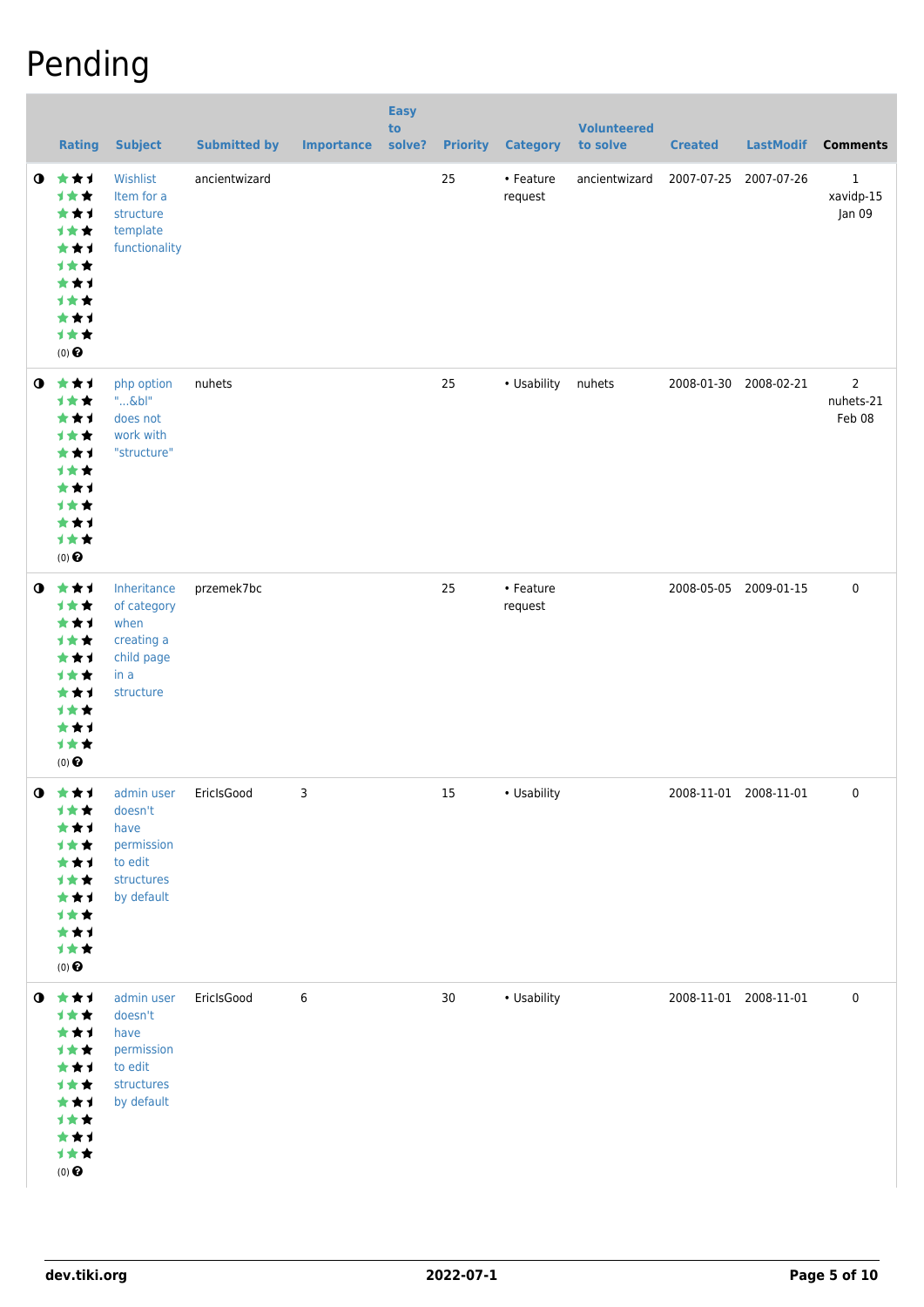|           | <b>Rating</b>                                                                                                   | <b>Subject</b>                                                                        | <b>Submitted by</b>    | <b>Importance</b> | <b>Easy</b><br>to<br>solve? | <b>Priority</b> | <b>Category</b>                                                  | <b>Volunteered</b><br>to solve | <b>Created</b> | <b>LastModif</b>      | <b>Comments</b>                   |
|-----------|-----------------------------------------------------------------------------------------------------------------|---------------------------------------------------------------------------------------|------------------------|-------------------|-----------------------------|-----------------|------------------------------------------------------------------|--------------------------------|----------------|-----------------------|-----------------------------------|
| $\bullet$ | ***<br>计女女<br>***<br>计女女<br>***<br>计女女<br>***<br>计女女<br>***<br>计女女<br>$(0)$ $\odot$                             | <b>TOC</b> and<br><b>MAKETOC</b><br>functionality<br>when using<br>Multiple<br>Print  | Nelson Ko              | 4                 |                             | 20              | • Usability<br>• Patch                                           |                                | 2009-10-04     | 2018-06-07            | $10\,$<br>Chealer9-07<br>Jun 18   |
| $\bullet$ | ***<br>计女女<br>***<br>计女女<br>***<br>计女女<br>***<br>计女女<br>***<br>计女女<br>$(0)$ $\odot$                             | Category<br>Permissions<br>not taken<br>care<br>properly for<br>showing<br>wiki pages | rodrigososa            | 9 high            |                             | 45              | $\cdot$ Error<br>• Support<br>request<br>$\bullet$<br>Regression |                                |                | 2010-12-30 2011-10-08 | 4<br>arild-08 Oct<br>$11\,$       |
| $\bullet$ | 女女子<br>计女女<br>***<br>计女女<br>***<br>计女女<br>***<br>计女女<br>***<br>计女女<br>$(0)$ $\odot$                             | Structure<br>does not<br>save<br>changes on<br>15.5 LTS                               | EmmArrBee              | 8                 |                             | 40              | • Error                                                          |                                |                | 2018-03-08 2018-03-12 | 8<br>Bsfez-16<br>Mar 18           |
|           | $0$ $\star\star\star$<br>计女女<br>***<br>计女女<br>★★1<br>计女女<br>***<br>计女女<br>***<br>计女女<br>$(0)$<br>$\pmb{\Theta}$ | Current<br>page in<br>structures<br>breadcrumb<br>should not<br>be a link             | Gary<br>Cunningham-Lee | $\overline{7}$    | 8                           | 56              | • Usability<br>• Feature<br>request                              |                                |                | 2019-04-03 2022-01-06 | 0                                 |
| $\bullet$ | 女女子<br>计女女<br>***<br>1★★<br>★★1<br>计女女<br>***<br>计女女<br>***<br>计女女<br>$(0)$ $\odot$                             | Odd<br>feedback<br>messages<br>when<br>creating a<br>page in a<br>structure           | Jonny Bradley          | 4                 | 6                           | 24              | $\bullet$<br>Regression                                          |                                |                | 2020-02-12 2020-03-15 | $\mathbf 1$<br>Jyhem-17<br>Feb 20 |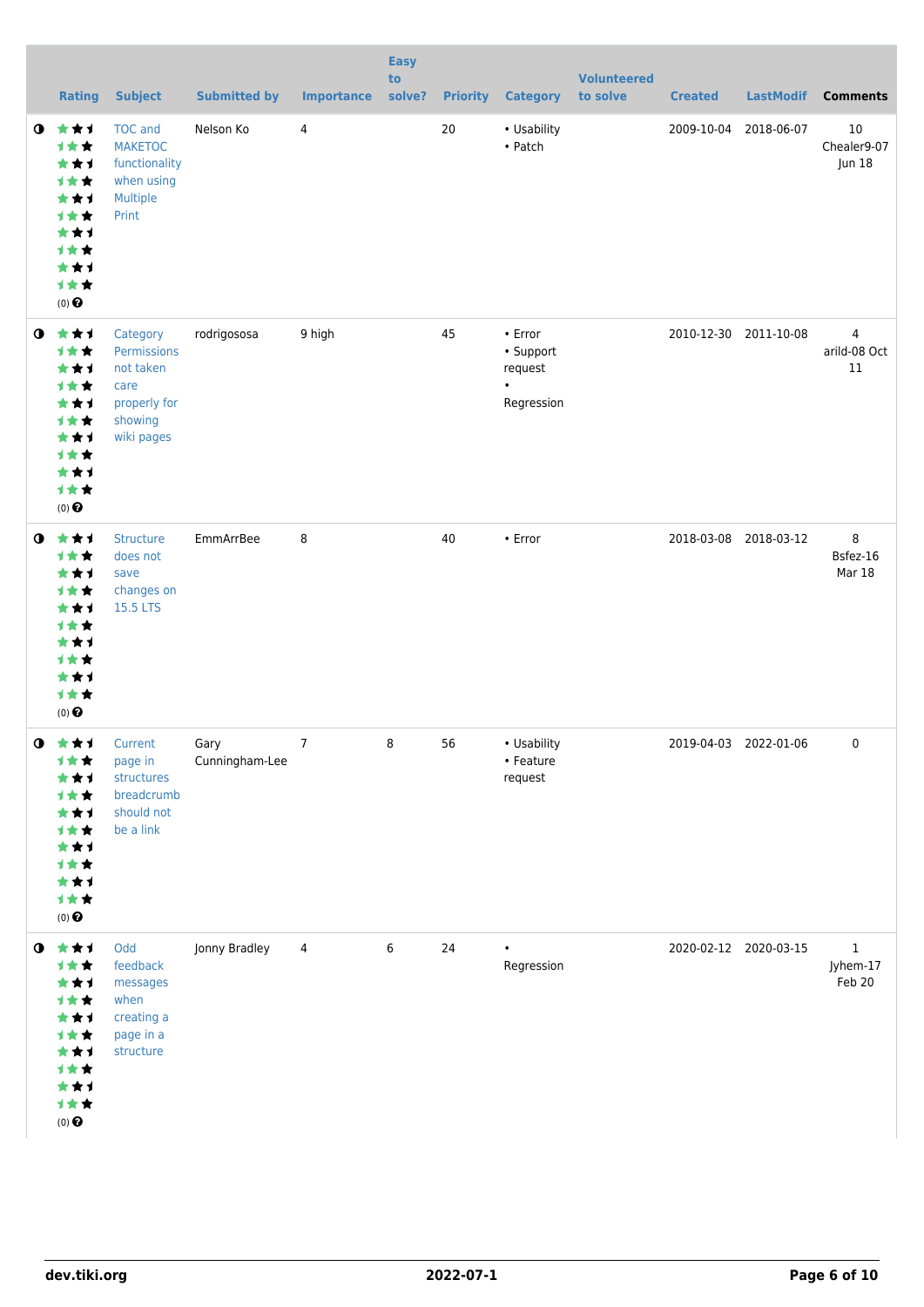|             | <b>Rating</b>                                                                              | <b>Subject</b>                                                      | <b>Submitted by</b> | <b>Importance</b> | <b>Easy</b><br>to<br>solve? | <b>Priority</b> | <b>Category</b> | <b>Volunteered</b><br>to solve | <b>Created</b> | <b>LastModif</b> | <b>Comments</b>                      |
|-------------|--------------------------------------------------------------------------------------------|---------------------------------------------------------------------|---------------------|-------------------|-----------------------------|-----------------|-----------------|--------------------------------|----------------|------------------|--------------------------------------|
| $\mathbf o$ | ***<br><b>1**</b><br>***<br>计女女<br>***<br>计女女<br>***<br>计女女<br>***<br>1★★<br>$(0)$ $\odot$ | <b>Structure</b><br>menu does<br>not update<br>after page<br>rename | Chris               | 4                 | 4                           | 16              | $\cdot$ Bug     |                                | 2021-10-05     | 2022-03-28       | $\overline{2}$<br>Jyhem-28<br>Mar 22 |

#### Closed

|           | <b>Rating</b>                                                                                                                  | <b>Subject</b>                                                                                            | <b>Submitted</b><br>by                 | <b>Importance</b> | <b>Easy</b><br>to<br>solve? | <b>Priority</b> | <b>Category</b>                                        | <b>Volunteered</b><br>to solve | <b>Created</b> | LastModif             | <b>Comments</b>                          |
|-----------|--------------------------------------------------------------------------------------------------------------------------------|-----------------------------------------------------------------------------------------------------------|----------------------------------------|-------------------|-----------------------------|-----------------|--------------------------------------------------------|--------------------------------|----------------|-----------------------|------------------------------------------|
| $\bullet$ | ***<br>1**<br>***<br>1★★<br>***<br><b>1**</b><br>***<br>1★★<br>***<br>计女女<br>$(0)$ $\odot$                                     | Ip logging in many<br>table too short for IPv6                                                            | canelli                                | 9 high            | 10<br>easy                  | 90              | • Feature<br>request<br>• Less than 30-<br>minutes fix |                                |                | 2011-05-30 2012-08-10 | 3<br>marclaporte-10<br>Aug 12            |
| $\bullet$ | ***<br>计女女<br>***<br>1**<br>***<br><b>1**</b><br>***<br>计女女<br>***<br>1★★<br>$(0)$ $\odot$                                     | Permission inheritance<br>(default category) are<br>not checked prior<br>creating a wiki page             | Bernard Sfez 8<br>/ Tiki<br>Specialist |                   | 8                           | 64              | • Error                                                |                                |                | 2013-10-22 2018-02-06 | $\mathbf 1$<br>pascalstjean-29<br>Oct 13 |
| $\bullet$ | ***<br>1★★<br>***<br>1**<br>***<br><b>1★★</b><br>***<br>1★★<br>***<br>1★★<br>$(1)$ <sup><math>\odot</math></sup>               | tiki-edit_structure.php<br>broken in pre-13 / trunk   Fabricius                                           | Torsten                                | 10 high           | 6                           | 60              | • Usability<br>• Regression<br>• Release<br>Blocker    |                                |                | 2014-01-12 2015-03-10 | 3<br>Torsten-10 Mar<br>15                |
|           | $0 \star \star 1$<br>计女女<br>***<br>计女女<br>★★1<br>1★★<br>★★1<br><b>1**</b><br>***<br>计女女<br>$(1)$ <sup><math>\odot</math></sup> | Show Instance to show<br>all bugs I find for 13<br>when it makes sense to<br>show in the same<br>instance | Torsten<br>Fabricius                   | 10 high           |                             | 50              | $\bullet$<br>Documentation<br>(or Advocacy)            |                                |                | 2014-01-12 2015-05-16 | $\mathbf 0$                              |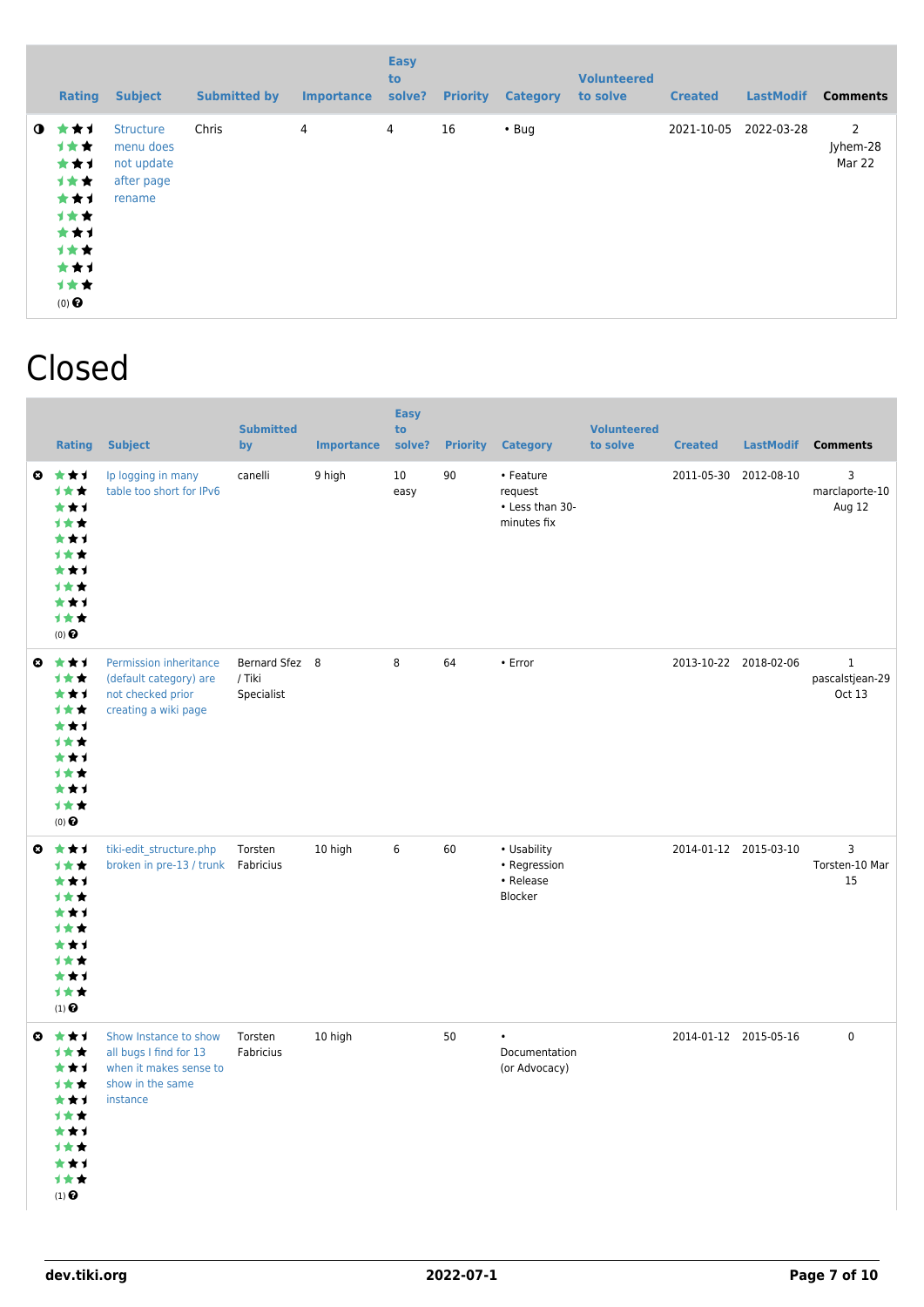|                       | <b>Rating</b>                                                                                     | <b>Subject</b>                                                                                                   | <b>Submitted</b><br>by                 | <b>Importance</b> | <b>Easy</b><br>to<br>solve? | <b>Priority</b> | <b>Category</b>                                                                                                         | <b>Volunteered</b><br>to solve | <b>Created</b> | <b>LastModif</b>      | <b>Comments</b>                        |
|-----------------------|---------------------------------------------------------------------------------------------------|------------------------------------------------------------------------------------------------------------------|----------------------------------------|-------------------|-----------------------------|-----------------|-------------------------------------------------------------------------------------------------------------------------|--------------------------------|----------------|-----------------------|----------------------------------------|
| ◒                     | ***<br>计女女<br>***<br>1★★<br>***<br>计女女<br>***<br>计女女<br>***<br>计女女<br>$(0)$ $\Theta$              | Sorting Alpha not<br>working at Tiki.org<br>page                                                                 | Bernard Sfez 5<br>/ Tiki<br>Specialist |                   | 10<br>easy                  | 50              | • Error<br>• Community<br>projects<br>• Dogfood on a<br>*.tiki.org site<br>• Less than 30-<br>minutes fix               |                                |                | 2017-02-21 2017-03-18 | 0                                      |
| $\bullet$             | ***<br>计女女<br>***<br>***<br>***<br>计女女<br>***<br>计女女<br>***<br>计女女<br>$(0)$ $\Theta$              | Wiki page name Alias                                                                                             | Marc<br>Laporte                        | 9 high            |                             | 45              | • Usability<br>• Feature<br>request<br>$\bullet$<br>Documentation<br>(or Advocacy)<br>• Dogfood on a<br>*.tiki.org site | Louis-Philippe<br>Huberdeau    |                | 2008-01-17 2011-10-09 | $\overline{2}$<br>elukac-08 Dec<br>08  |
| $\bullet$             | ***<br>计女女<br>***<br>计女女<br>***<br>计女女<br>***<br>计女女<br>***<br>1★★<br>$(0)$ $\odot$               | 3.0 bug: problem with<br>categorize.tpl affects<br>number of categories<br>shown and use in<br><b>Structures</b> | Geoff<br><b>Brickell</b>               | 9                 |                             | 45              | • Error                                                                                                                 |                                |                | 2009-06-06 2013-06-15 | 0                                      |
| $\boldsymbol{\Omega}$ | ***<br><b>1**</b><br>***<br>计女女<br>***<br>计女女<br>***<br><b>1**</b><br>***<br>1★★<br>$(0)$ $\odot$ | Duplication of wiki<br>content on save -<br>maketoc related?                                                     | wincel                                 | 9 high            |                             | 45              | • Error<br>• Usability                                                                                                  |                                |                | 2009-10-27 2010-02-25 | 0                                      |
| $\bullet$             | ***<br>计女女<br>***<br>计女女<br>***<br>计女女<br>***<br>计女女<br>***<br>1★★<br>$(0)$<br>$\pmb{\Theta}$     | Multiprint of structures<br>ignores page aliases                                                                 | Atticus0307                            | 9 high            |                             | 45              | • Conflict of<br>two features<br>(each works<br>well<br>independently)                                                  |                                |                | 2010-02-03 2011-10-08 | $\mathbf{1}$<br>engelbert-26<br>Oct 10 |
| $\boldsymbol{\Omega}$ | ***<br>1★★<br>***<br>计女女<br>***<br><b>1**</b><br>***<br>计女女<br>***<br>1★★<br>$(0)$ $\odot$        | Structure headers have mheller<br>disappeared                                                                    |                                        | 9 high            |                             | 45              | • Support<br>request<br>• Regression                                                                                    |                                |                | 2011-05-04 2011-05-04 | 0                                      |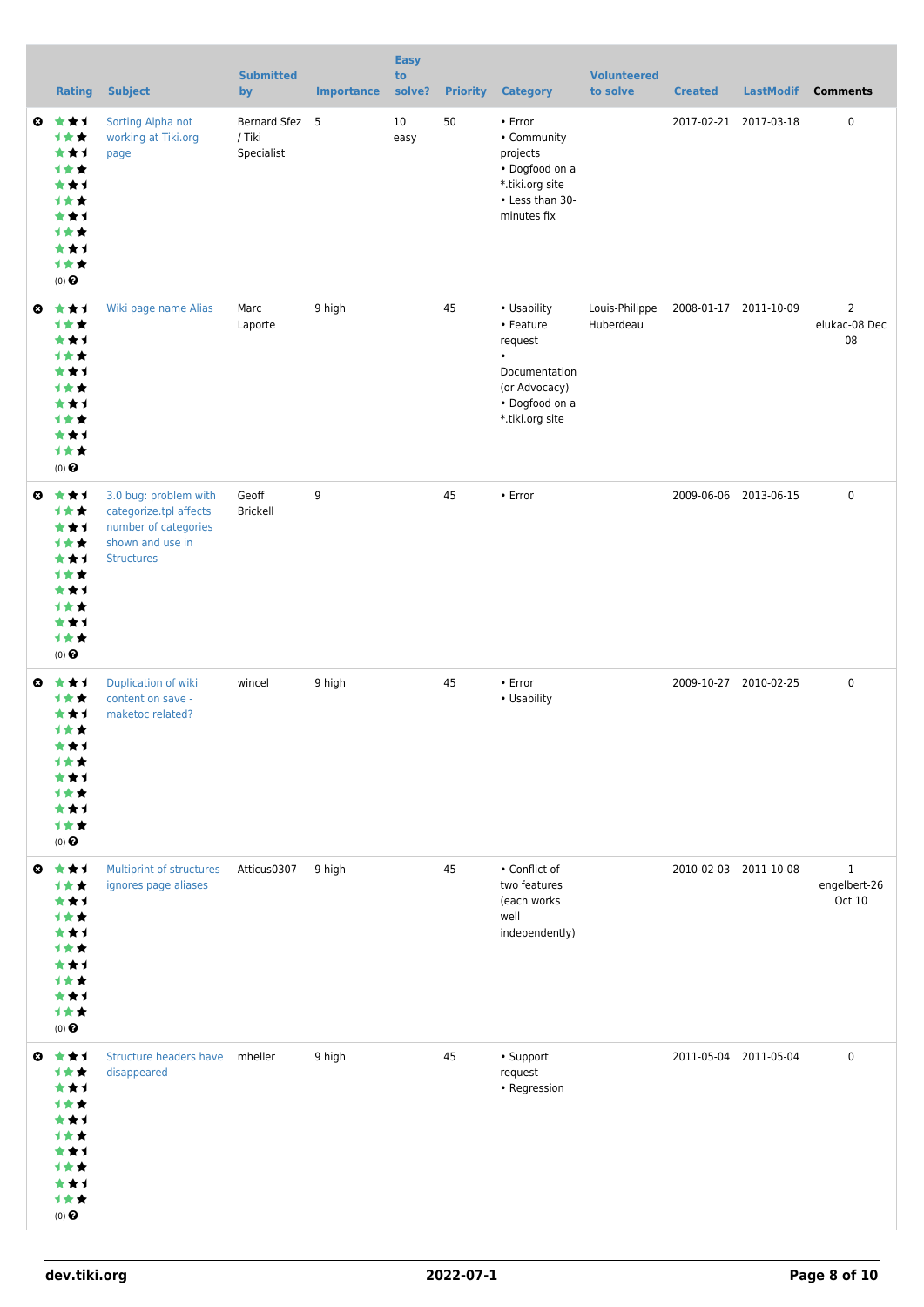|                       | <b>Rating</b>                                                                                            | <b>Subject</b>                                                                                                  | <b>Submitted</b><br>by | <b>Importance</b> | <b>Easy</b><br>to<br>solve? | <b>Priority</b> | <b>Category</b>                                                                                        | <b>Volunteered</b><br>to solve | <b>Created</b> | <b>LastModif</b>      | <b>Comments</b>                            |
|-----------------------|----------------------------------------------------------------------------------------------------------|-----------------------------------------------------------------------------------------------------------------|------------------------|-------------------|-----------------------------|-----------------|--------------------------------------------------------------------------------------------------------|--------------------------------|----------------|-----------------------|--------------------------------------------|
| O                     | ***<br>计女女<br>***<br>计女女<br>***<br><b>1**</b><br>***<br><b>1**</b><br>***<br>1★★<br>$(0)$ $\odot$        | Ability to use a<br>structure as a menu<br>{menu structureId=1}                                                 | homung                 | 8                 |                             | 40              | • Feature<br>request                                                                                   | homunq                         | 2007-04-05     | 2010-01-14            | 6<br>marclaporte-29<br>Apr 09              |
|                       | ◎ ★★1<br>计女女<br>***<br>1★★<br>***<br>计女女<br>***<br>计女女<br>***<br>1★★<br>$(1)$ $\odot$                    | Site Map for visitors<br>and search engines<br>(Sitemap Protocol)                                               | Marc<br>Laporte        | 8                 | 5                           | 40              | • Feature<br>request                                                                                   |                                |                | 2008-03-09 2017-12-17 | $\overline{7}$<br>marclaporte-17<br>Dec 17 |
| $\bullet$             | ***<br>1★★<br>***<br>1★★<br>***<br>计女女<br>***<br>计女女<br>***<br>1★★<br>$(0)$ $\odot$                      | toc plugin lists all the<br>downstream pages in a<br>Structure even if some<br>are not permitted to<br>user     | Geoff<br>Brickell      | 8                 |                             | 40              | • Error<br>• Consistency                                                                               |                                |                | 2009-02-19 2013-06-15 | $\mathbf 0$                                |
| $\bullet$             | ***<br>计女女<br>***<br><b>1**</b><br>***<br>计女女<br>* * 1<br><b>1**</b><br>***<br>计女女<br>$(0)$ $\odot$      | <b>Improving PDF TOCs</b><br>with large wiki<br>documents using mix of<br><b>TOC and MAKETOC</b>                | larryg                 | 5                 | 8                           | 40              | • Patch                                                                                                |                                |                | 2014-08-06 2015-11-14 | $\overline{7}$<br>Chealer9-09 Jul<br>18    |
| $\boldsymbol{\Omega}$ | ***<br>计女女<br>***<br><b>1**</b><br>***<br><b>1**</b><br>***<br>计女女<br>***<br>1★★<br>$(0)$ $\odot$        | Remove requirement of<br>global tiki_p_view wiki<br>pages in order to allow<br>to manage one local<br>structure | Xavier de<br>Pedro     | 5                 | 8                           | 40              | • Usability<br>• Consistency<br>• Conflict of<br>two features<br>(each works<br>well<br>independently) |                                |                | 2016-04-22 2016-04-26 | $\mathbf 0$                                |
| O                     | ***<br><b>1**</b><br>***<br>计女女<br>***<br><b>1**</b><br>***<br><b>1★★</b><br>***<br>计女女<br>$(0)$ $\odot$ | Cannot add new page<br>to Structure                                                                             | HamletCygar 7          |                   |                             | 35              | $\cdot$ Error                                                                                          | HamletCygar                    |                | 2007-02-20 2009-04-21 | 3<br>Beestje-21 Apr<br>09                  |